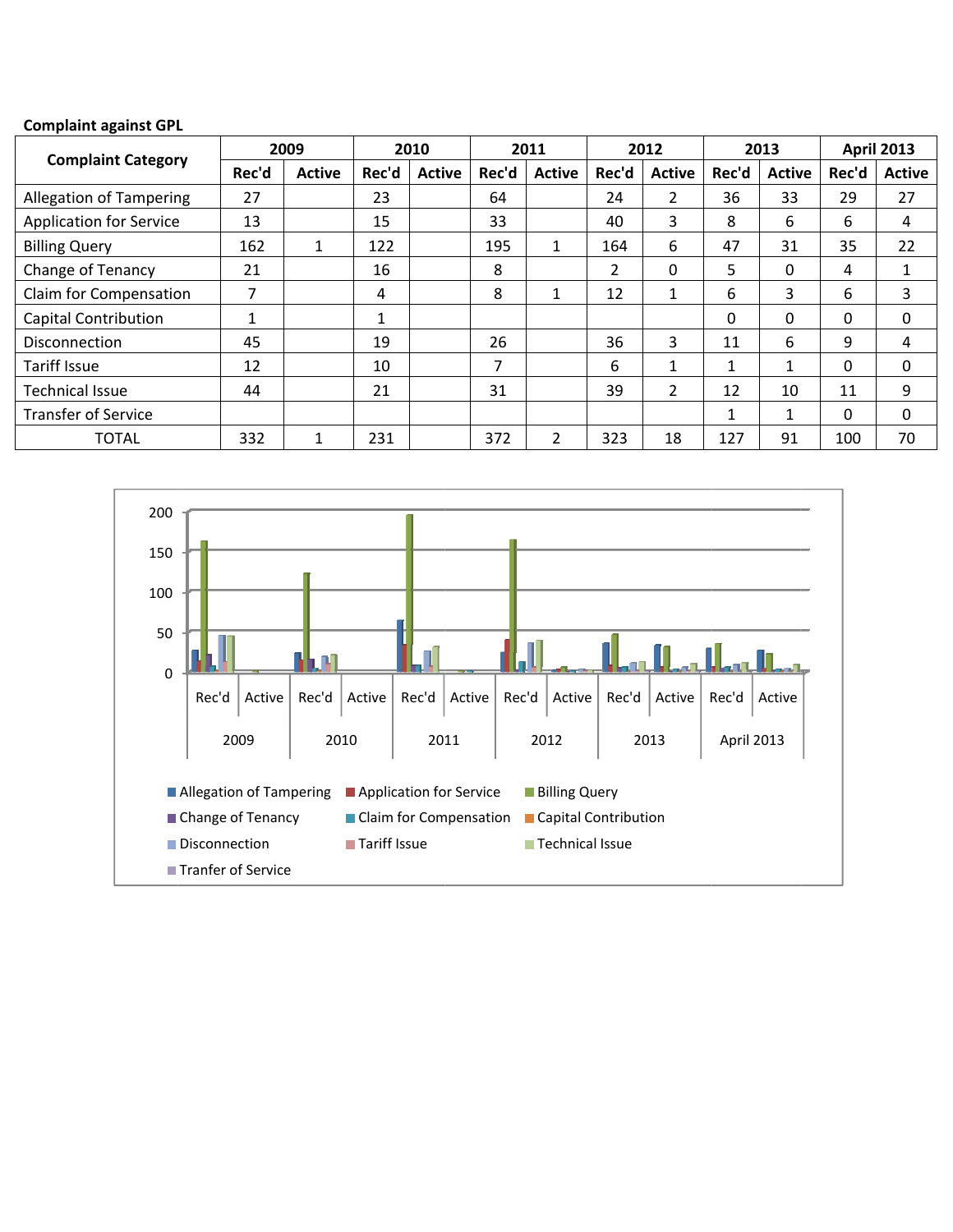## **Complaint against GWI**

| <b>Complaint Category</b>      |       | 2009          |       | 2010          |       | 2011          |       | 2012          |          | 2013   |          | $Apr-13$      |
|--------------------------------|-------|---------------|-------|---------------|-------|---------------|-------|---------------|----------|--------|----------|---------------|
|                                | Rec'd | <b>Active</b> | Rec'd | <b>Active</b> | Rec'd | <b>Active</b> | Rec'd | <b>Active</b> | Rec'd    | Active | Rec'd    | <b>Active</b> |
| <b>Application for Service</b> | 3     |               |       |               | 7     |               | ⇁     |               | 3        | 1      | 2        |               |
| <b>Billing Query</b>           | 130   |               | 48    |               | 48    |               | 43    |               | 12       | 8      | 11       | 8             |
| <b>Change of Tenancy</b>       |       |               |       |               | 1     |               |       |               | 0        | 0      | 0        | 0             |
| Compensation                   |       |               |       |               |       |               | 2     |               | 0        | 0      | 0        | 0             |
| <b>Disconnection</b>           | 16    |               | 13    |               | 16    |               | 19    |               | 5        | 5      | 4        | 4             |
| <b>Tariff Issue</b>            | 10    |               | 2     |               | 1     |               | 1     |               | 0        | 0      | 0        | 0             |
| <b>Technical Issue</b>         | 25    |               | 26    |               | 11    |               | 13    |               | 6        | າ      | 6        | 3             |
| <b>Tampering</b>               |       |               |       |               |       |               | 1     |               | $\Omega$ | 0      | 0        | 0             |
| Misc                           | 8     |               | 3     |               |       |               |       |               | $\Omega$ | 0      | $\Omega$ | 0             |
| <b>TOTAL</b>                   | 192   |               | 95    |               | 84    |               | 86    |               | 26       | 16     | 23       | 17            |

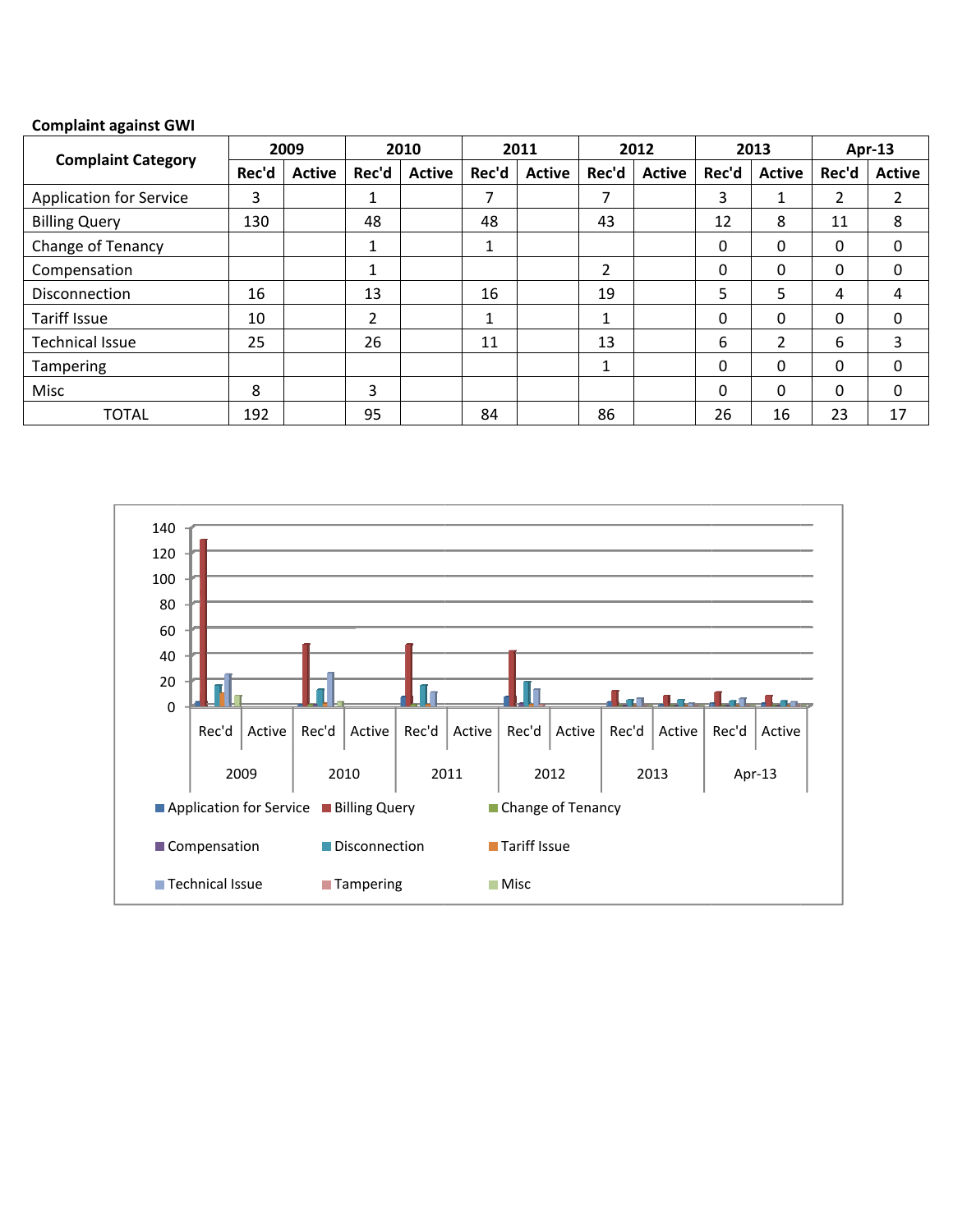## **Complaint against GTT**

| <b>Complaint Category</b>      | 2009  |               | 2010  |               | 2011           |               | 2012  |               | 2013     |               | $Apr-13$ |               |
|--------------------------------|-------|---------------|-------|---------------|----------------|---------------|-------|---------------|----------|---------------|----------|---------------|
|                                | Rec'd | <b>Active</b> | Rec'd | <b>Active</b> | Rec'd          | <b>Active</b> | Rec'd | <b>Active</b> | Rec'd    | <b>Active</b> | Rec'd    | <b>Active</b> |
| <b>Application for Service</b> | 15    |               | 9     |               | 6              |               | 8     |               | 1        | 1             | 0        | 0             |
| <b>Billing Query</b>           | 9     |               | 4     |               | $\overline{2}$ |               | 10    |               | 8        | 3             | 8        | 3             |
| <b>Disconnection</b>           | 3     |               |       |               | 2              |               |       |               | 0        | 0             | 0        | 0             |
| <b>Tariff Issue</b>            |       |               |       |               |                |               |       |               | $\Omega$ | 0             | 0        | 0             |
| Technical Issue                | 35    |               | 28    |               | 33             |               | 87    |               | 33       | 15            | 27       | 12            |
| <b>Transfer of Service</b>     | 4     |               |       |               | 3              |               | ℸ     |               | 1        | 1             |          |               |
| Compensation                   |       |               |       |               | 1              |               |       |               | 0        | 0             | 0        | 0             |
| Misc                           | 8     |               | 4     |               |                |               |       |               | $\Omega$ | 0             | 0        | 0             |
| <b>TOTAL</b>                   | 74    |               | 47    |               | 47             |               | 112   |               | 43       | 20            | 36       | 16            |

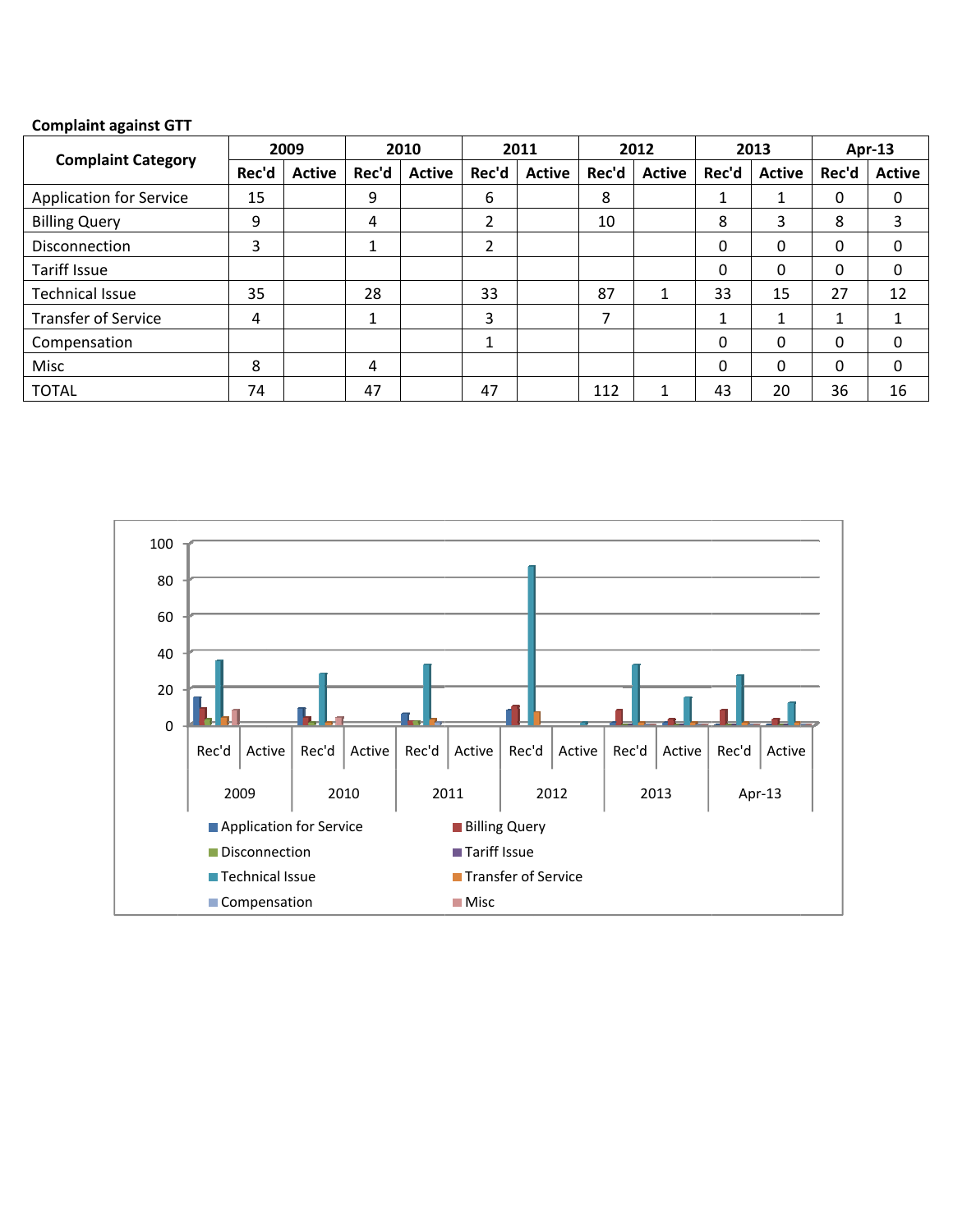|  | <b>Complaint against Digicel</b> |  |
|--|----------------------------------|--|
|  |                                  |  |

| <b>Complaint Category</b> | 2009  |               | 2010  |               | 2011 |                        | 2012 |                | 2013 |        | $Apr-13$ |        |
|---------------------------|-------|---------------|-------|---------------|------|------------------------|------|----------------|------|--------|----------|--------|
|                           | Rec'd | <b>Active</b> | Rec'd | <b>Active</b> |      | Rec'd   Active   Rec'd |      | Active   Rec'd |      | Active | Rec'd    | Active |
| <b>Billing Query</b>      |       |               |       |               |      |                        |      |                |      |        |          |        |
| Technical Issue           |       |               |       |               |      |                        |      |                | 0    | 0      |          |        |
| Misc                      |       |               |       |               |      |                        |      |                | 0    | 0      |          |        |
| <b>TOTAL</b>              |       |               |       |               |      |                        |      |                |      |        |          |        |